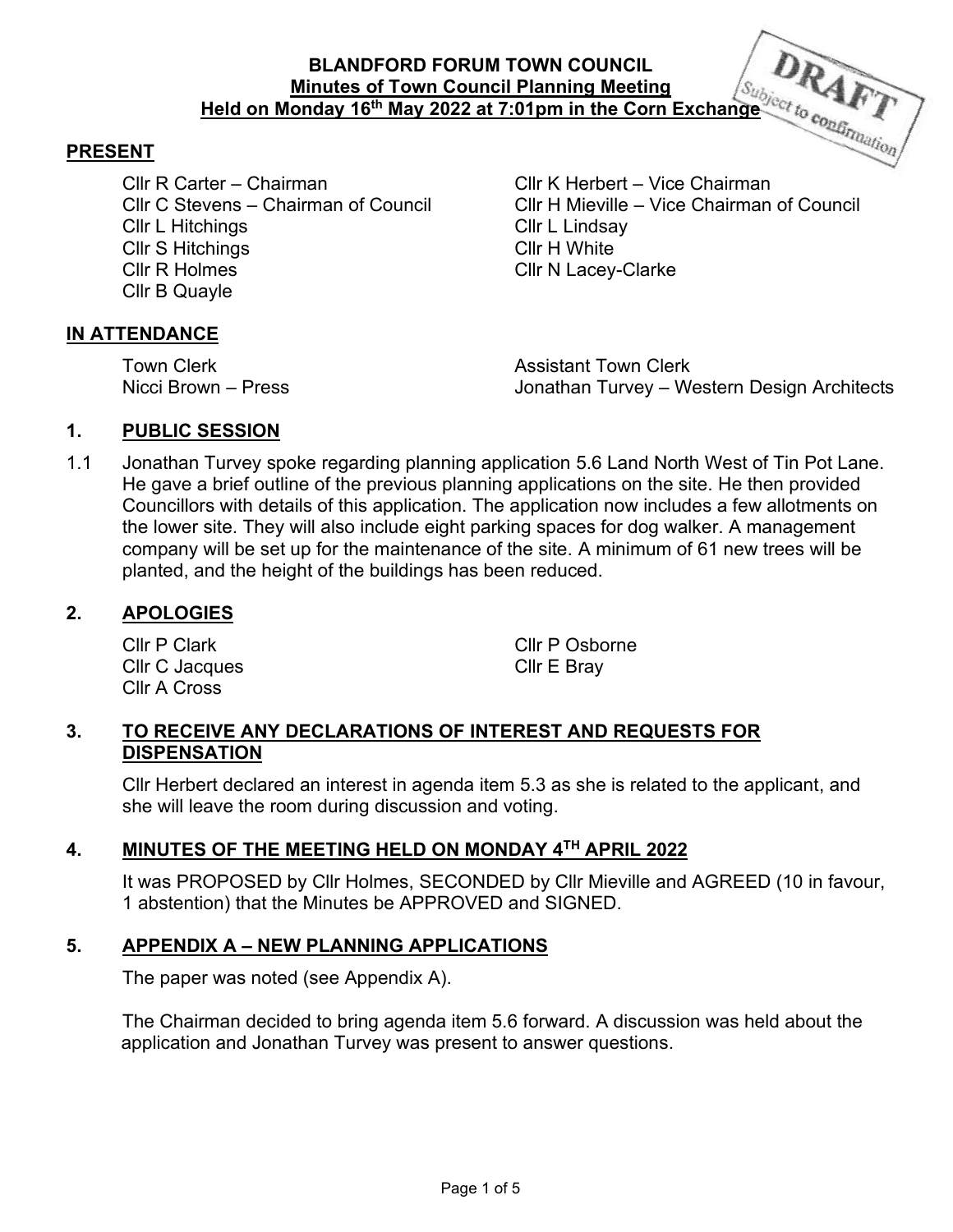# **5. APPENDIX A – NEW PLANNING APPLICATIONS (CONT.)**

5.1 P/OUT/2022/01868 - 28<sup>th</sup> April 2022 - Elbee Capital Services Ltd - Land North West Of Tin Pot Lane – Erect 6 no. dwellings. Form 8 parking spaces and biodiverse ecological habitat with allotments. Carry out highway improvements (outline application to determine access, layout and scale only).

It was PROPOSED by Cllr Lacey-Clarke, SECONDED by Cllr Holmes and AGREED (9 in favour, 1 against, 1 abstention) that

**The Town Council has no objections to the application but asks Dorset Council to consider the prevention of permitted development rights to 'prevent future extensions impacting negatively on the AONB of the dark sky status. It also requests that approval of the application is conditioned by the Highways and Dorset Natural Environment teams' approval.** 

**ACTION: TOWN CLERK** 

5.2 P/LBC/2022/02055 –  $30<sup>th</sup>$  March 2022 – Oakland Investments (London) Ltd – 19-21 West Street – Structural repair works to building

It was PROPOSED by Cllr Holmes, SECONDED by Cllr Quayle and AGREED unanimously that

**The Town Council has no objections to the application as it provides protection to the building, subject to conservation officer approval.** 

**ACTION: TOWN CLERK** 

5.3 P/HOU/2022/02042 – 30<sup>th</sup> March 2022 – Mr & Mrs P Hodgkins – 9 Percy Gardens – Replacement roof and glazing to existing porch

It was PROPOSED by Cllr White, SECONDED by Cllr Lacey-Clarke and AGREED unanimously that

**The Town Council has no objections to the application, as it will enhance the area.** 

**ACTION: TOWN CLERK** 

Cllr Herbert left the meeting at 7.37pm.

5.4 P/FUL/2022/01924 –  $7<sup>th</sup>$  April 2022 – Lolligo Ltd – Land South West Of Field View Road – Erect 2 No. dwellings with associated parking and landscaping

It was PROPOSED by Cllr Lindsay, SECONDED by Cllr Mieville and AGREED (10 in favour, 1 non-vote) that

**The Town Council objects to the application as it is felt that two dwellings in this area is an overdevelopment. The Town Council would like to refer to its objection to application 2/2017/0590/FUL.** 

**ACTION: TOWN CLERK** 

Cllr Herbert returned to the meeting at 7.44pm.

5.5 P/HOU/2022/02258 –  $8<sup>th</sup>$  April 2022 – Mr Bill Moore – Wilchurch Wimborne Road – Erect Double Garage

It was PROPOSED by Cllr L Hitchings, SECONDED by Cllr Holmes and AGREED (10 in favour, 1 abstention) that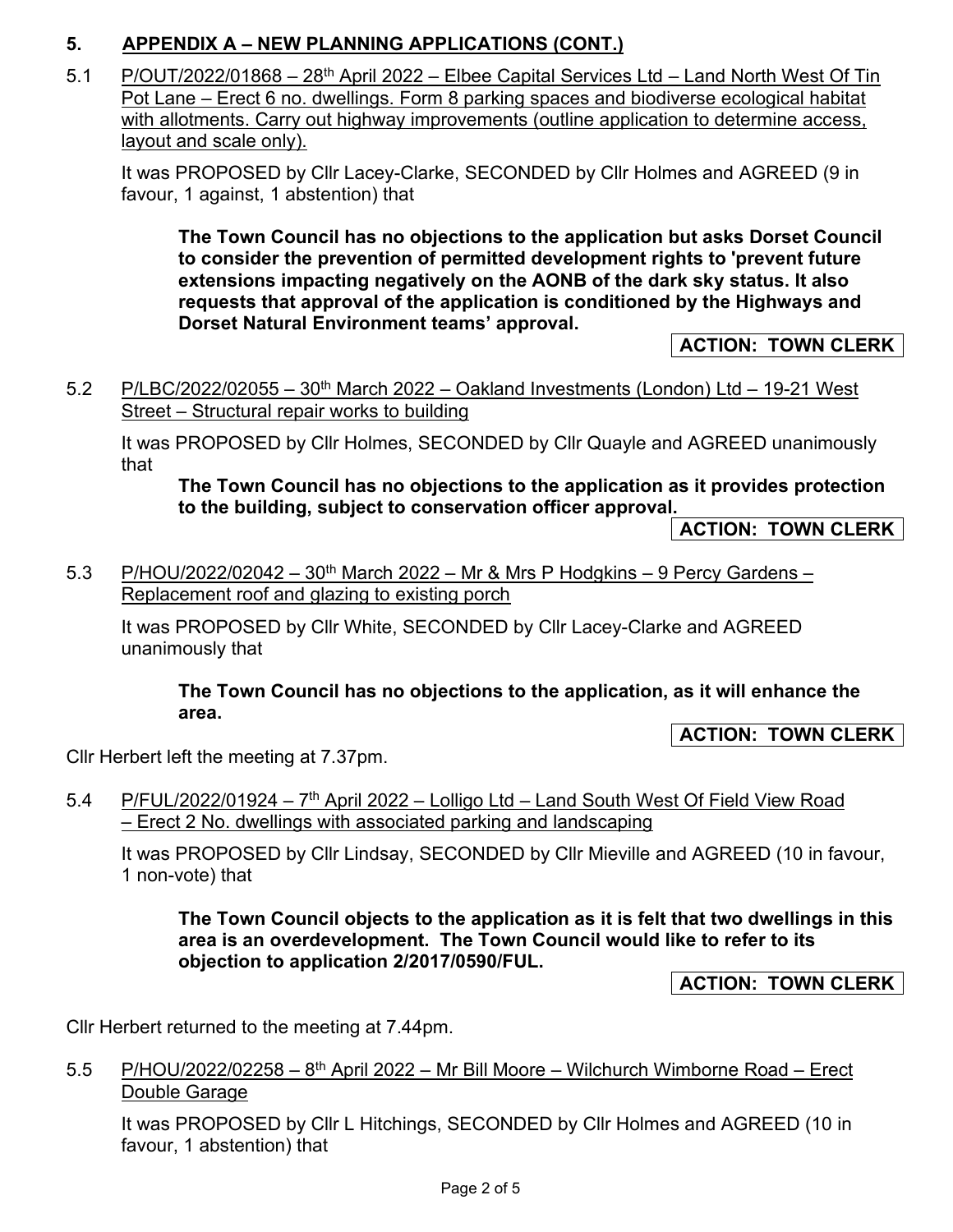# 5.5 P/HOU/2022/02258 –  $8<sup>th</sup>$  April 2022 – Mr Bill Moore – Wilchurch Wimborne Road – Erect Double Garage (cont.)

**The Town Council has no objections to the application, subject to no other entrances to the garage being added in the future.** 

**ACTION: TOWN CLERK** 

5.6 P/FUL/2022/01311 – 8<sup>th</sup> April 2022 – Mr R Jessup – 25B Rivers House Sunrise Business Park – Replace existing UPVC doors & windows. Installation of photovoltaic arrays to roof. Creation of hardstanding areas for new substation enclosure & air source heat pump enclosure

It was PROPOSED by Cllr White, SECONDED by Cllr L Hitchings and AGREED unanimously that

## **The Town Council has no objections to the application and welcomes the application, as well as the carbon production methods being used.**

# **ACTION: TOWN CLERK**

5.7 P/HOU/2022/02726 –  $4<sup>th</sup>$  May 2022 – Mr & Mrs Winter – 13 Victoria Road – Erect single storey rear extension. Install new dormer and extend existing dormer

It was PROPOSED by Cllr Lacey-Clarke, SECONDED by Cllr Herbert and AGREED (7 in favour, 4 against) that

**The Town Council has no objections to the application, with the proviso that the potential overlooking from the southeast rooflight is looked at, and any affect on neighbouring properties is mitigated.** 

**ACTION: TOWN CLERK** 

Cllr Lindsay left the meeting at 7.57pm.

5.8 P/FUL/2022/02841-5<sup>th</sup> May 2022 - Unit 50 Sunrise Business Park - Erect an Industrial / Commercial unit

It was PROPOSED by Cllr Carter, SECONDED by Cllr Lacey-Clarke and AGREED (10 in favour, 1 non-vote) that

**The Town Council has no objections to the application and welcomes the business opportunities that this brings to the town. The Town Council requests sufficient parking to be provided.** 

**ACTION: TOWN CLERK** 

5.9 P/LBC/2022/02729 –  $9<sup>th</sup>$  May 2022 – Mr Sheldon Young – 38-40 Whitecliffe House White Cliff Mill Street – Repair and replacement of windows and doors throughout the building

It was PROPOSED by Cllr Lacey-Clarke, SECONDED by Cllr L Hitchings and AGREED (10 in favour, 1 non-vote) that

**The Town Council has no objections to the application and fully supports the maintenance and repair to the building, with the proviso that these comply with listed budlings regulations.** 

**ACTION: TOWN CLERK** 

Cllr Lindsay returned to the meeting at 8.07pm.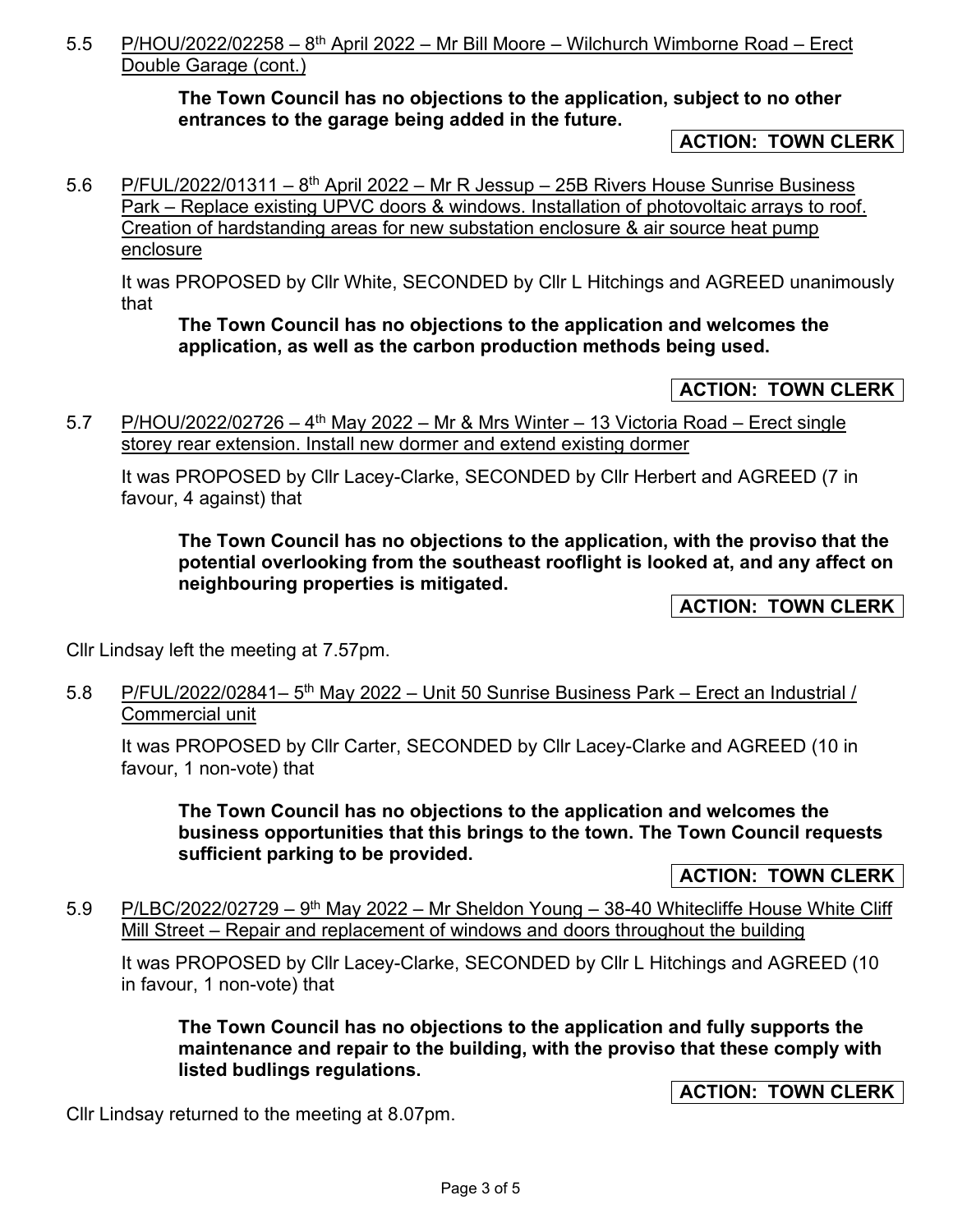# **5. APPENDIX A – NEW PLANNING APPLICATIONS (CONT.)**

5.10 P/NMA/2022/02906 – 10<sup>th</sup> May 2022 – Drew Smith – Site Of Nordon (former NDDC offices) Salisbury Road – Amendment to 2/2020/0726/REM for the addition of 'no dig' pathway for access to the LAP

It was PROPOSED by Cllr L Hitchings, SECONDED by Cllr Carter and AGREED (6 in favour, 4 against, 1 abstention) that

# **The Town Council has no objections to the application.**

# **ACTION: TOWN CLERK**

## **6. APPENDIX B – DORSET COUNCIL DECISIONS ON PLANNING APPLICATIONS AND APPLICATIONS AWAITING DECISIONS**

The paper was displayed (see Appendix B).

### **7. SITE VISITS/DORSET COUNCIL PLANNING MEETINGS**

The Assistant Town Clerk reported that the next Northern Area Planning Meeting is being held on 14<sup>th</sup> June 2022. The agenda is not available yet.

## **8. TO CONSIDER RESPONDING TO THE TECHNICAL CONSULTATION ON STREET NAMING**

It was PROPOSED by Cllr Mieville, SECONDED by Cllr Holmes and AGREED (7 in favour, 3 against, 1 abstention) that

**The Town Council forms a working group, consisting of Cllrs Carter, Holmes and Mieville. The working group has delegated authority to respond to the consultation directly.** 

**ACTION: TOWN CLERK** 

### **9. TO CONSIDER ADDITIONAL EXPENDITURE APPROVAL FOR THE PARK ROAD RECREATION GROUND CAR PARK WORKS DUE TO THE DELAY WITH THE PROJECT**

It was PROPOSED by Cllr Lindsay, SECONDED by Cllr L Hitchings and AGREED unanimously that

**The Town Council approves the extra expenditure of £3,489.00 using funds from General Reserves (Expenditure Authority: General Power of Competence, Localism Act 2011, S1-8).**

**ACTION: TOWN CLERK** 

# **10. TO CONSIDER ADDITIONAL EXPENDITURE FOR THE QUEEN'S PLATINUM JUBILEE CELEBRATIONS**

It was PROPOSED by Cllr White, SECONDED by Cllr Holmes and AGREED (10 in favour, 1 abstention) that

**The Town Council agree to a further £3,000 expenditure for the Queen's Platinum Jubilee celebrations, budget line 1043 (Expenditure Authority: General Power of Competence, Localism Act 2011, S1-8).** 

**ACTION: TOWN CLERK**